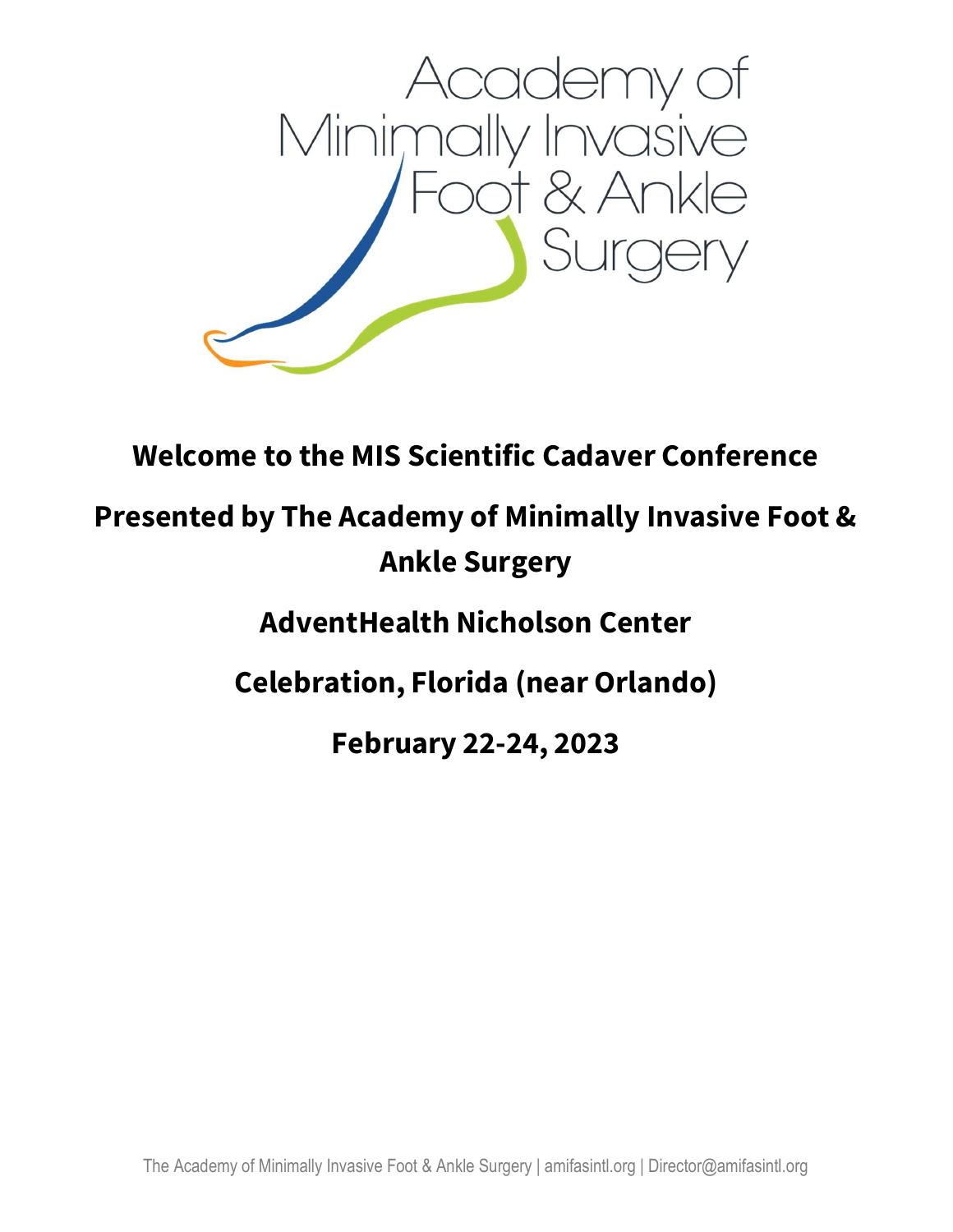## Mission Statement of the Conference

The AMIFAS educational mission is to advance the art and science of podiatric medicine by providing quality clinical learning experiences to members and non-members and shall include a variety of instructional sessions aimed at significantly enhancing patient care, treatment protocols, and practice efficiency. The program may include interactive educational learning methods and principles utilizing lectures, panel discussions, pointcounterpoint, case studies, question and answer, handouts, audio visual materials (including media or narrations), hands-on workshops and roundtable discussions with moderators to achieve a well-rounded venue of postgraduate instruction.

## Key Goal

To achieve up to 18 hours of CECH Category 1 in evidence-based podiatric medicine for professional development.

### **Objectives**

Upon conclusion of the Semi-Annual Seminar, podiatric physicians will be able to:

- Be knowledgeably informed or recall information regarding podiatric conditions, maladies or circumstances relating to the practice of medicine and podiatry.
- Extrapolate by comprehension, understanding or perception the insight gained via lecture and discussion relating to the practice of medicine and podiatry.
- Formulate or infer by application case relevance relating to the practice of medicine and podiatry.
- Distinguish by analysis the appropriate modalities in the treatment, care and protocols of current trends, application and practices of medicine in podiatry.
- Generalize, synthesize, or deduce by classification ways to develop treatment protocols based on current literature and evidence-based medicine.
- Compare, contrast and evaluate judgment values for those ideas presented between medical and surgical applications.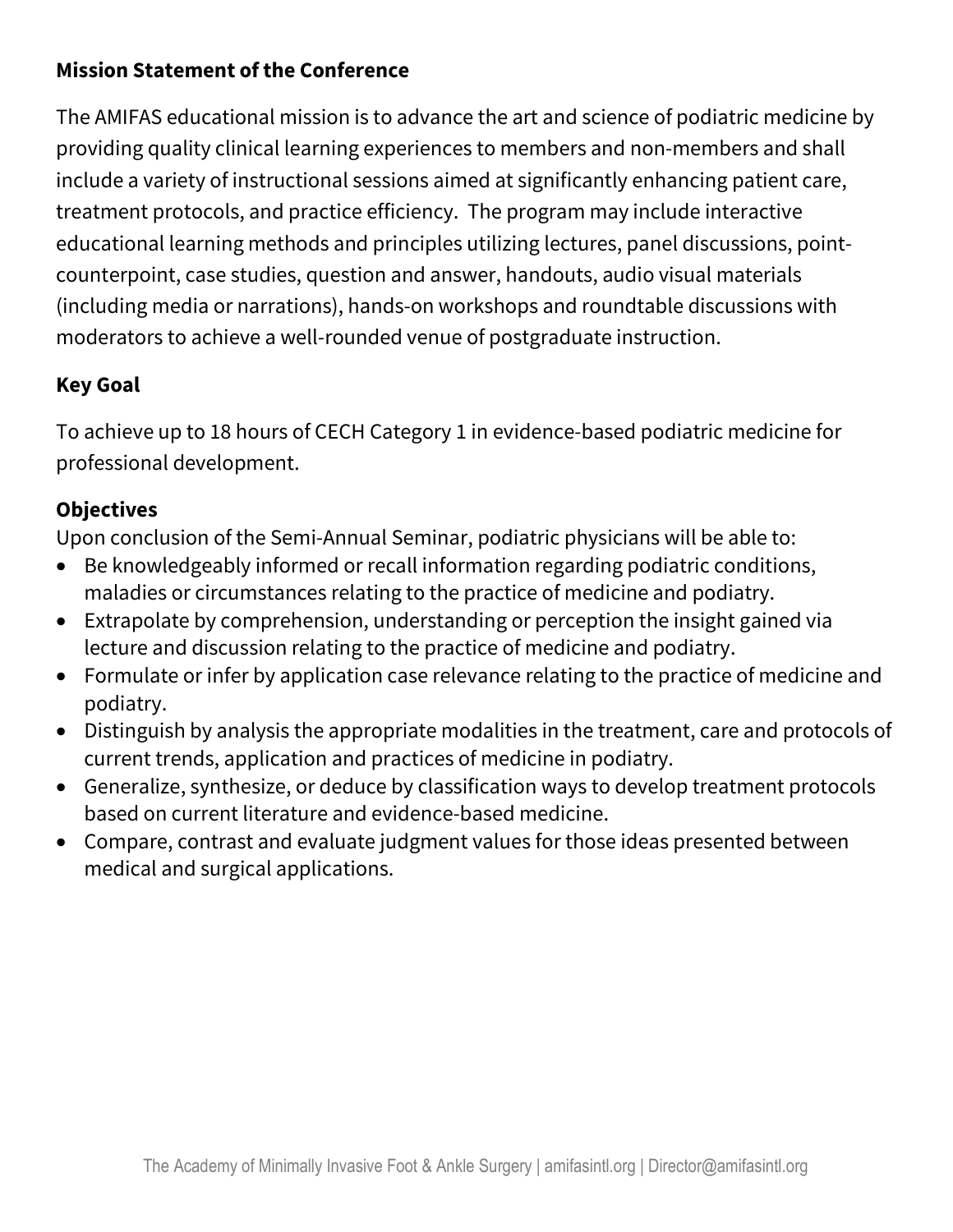## AdventHealth Nicholson Center 404 Celebration Place Celebration, FL 34747



#### Location

AdventHealth Nicholson Center 404 Celebration Place Celebration, FL 34747 Access the Welcome Packet with more hotel and location information here: https://www.amifasintl.org/wpcontent/uploads/2022/06/Nicholson-welcome-packet-attendee-info.pdf

#### Hotel

#### Melia Orlando Celebration

www.Melia.com Phone: (845) 213-3607 Rates from \$138+ with a discounted resort fee of only \$14.00. Use this link to book with reduced rate: https://events.melia.com/en/events/melia-orlando-celebration/Academy-of-Minimally-Invasisve-Foot--- Ankle-Surgery--AMIFAS-.html

The cut-off date for reservations in the room block is **December 30, 2022**, or until the rooms are sold out.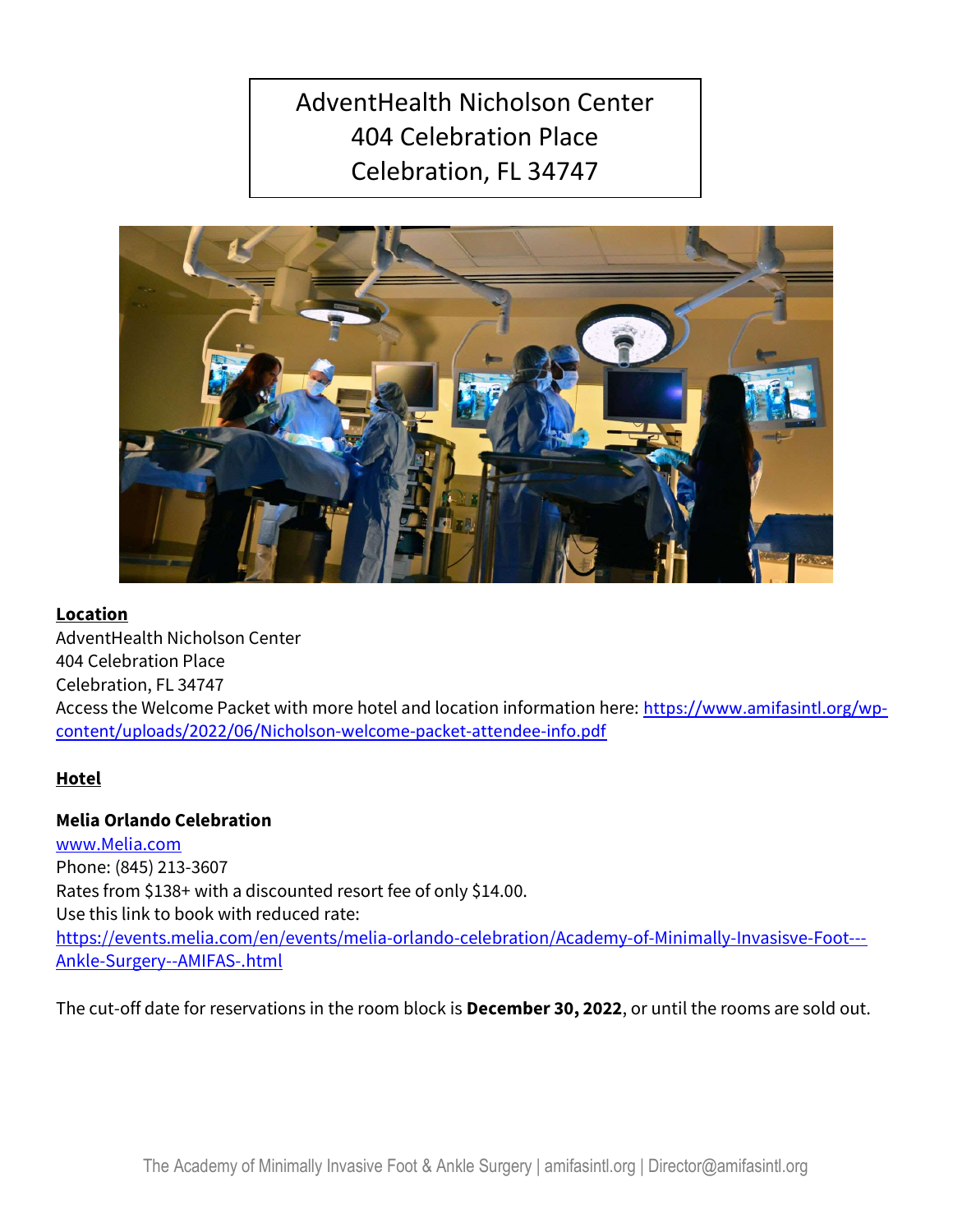#### Exhibit Hall

You must wear a name tag for admittance. Exhibitors' participation supports the podiatric profession. Please let them know how much you value their presence and participation at the AMIFAS MIS Scientific Cadaver Conference.

Exhibits are Wednesday, Thursday, and Friday. Exhibits will dismantle Friday after the lunch break.

#### CECH Credit

The Academy of Minimally Invasive Foot and Ankle Surgery (AMIFAS) is approved by the Council on Podiatric Medical Education as a provider of continuing education in podiatric medicine. The Academy of Minimally Invasive Foot and Ankle Surgery (AMIFAS) has approved this activity for a maximum of 18 continuing education contact hours.

#### CECH Verification

Participants must sign in at the registration table attesting to attendance per session. This must be completed and remitted during the break for each session for CECH certificates. Total number of CECH received is calculated using the sign-in process for each attendee.

\*Please Note: Registration and payment do not automatically result in the issuance of continuing education contact hours. Sign-in process verifies attendance. The attendee must attest that he or she has attended the program for the number of continuing education contact hours awarded.

#### General Information

A confirmation email will be sent within 48 hours following receipt of your registration. Registration materials will be provided in your packet at the registration table when you sign in. We suggest that you bring a sweater or jacket to ensure your comfort at all sessions. CECH do not apply to practice management sessions.

Nondiscrimination: No person shall be denied registration or participation in any continuing education program provided by this association for reasons of race, religion, sex, national origin or physical ability. This program is ADA compliant. Please notify our staff when registering if you require special accommodation for training or attendance at (800) 479-4936.

#### Conference Attendance

Registration and payment does not automatically result in the issuance of any CECH credit. To verify attendance, attendees will sign in at each session. The signature form attests that you have attended the program for the number of CECH awarded. These forms are required to receive the Certificate of Attendance.

Consent to use of photographic images: Registration and attendance at or participation in AMIFAS meetings, functions and other activities constitutes an agreement by the registrant to the use and distribution (both now and in the future) of the registrant or attendee's image in photographs, videotapes, and electronic reproduction of such events and activities for marketing and professional use.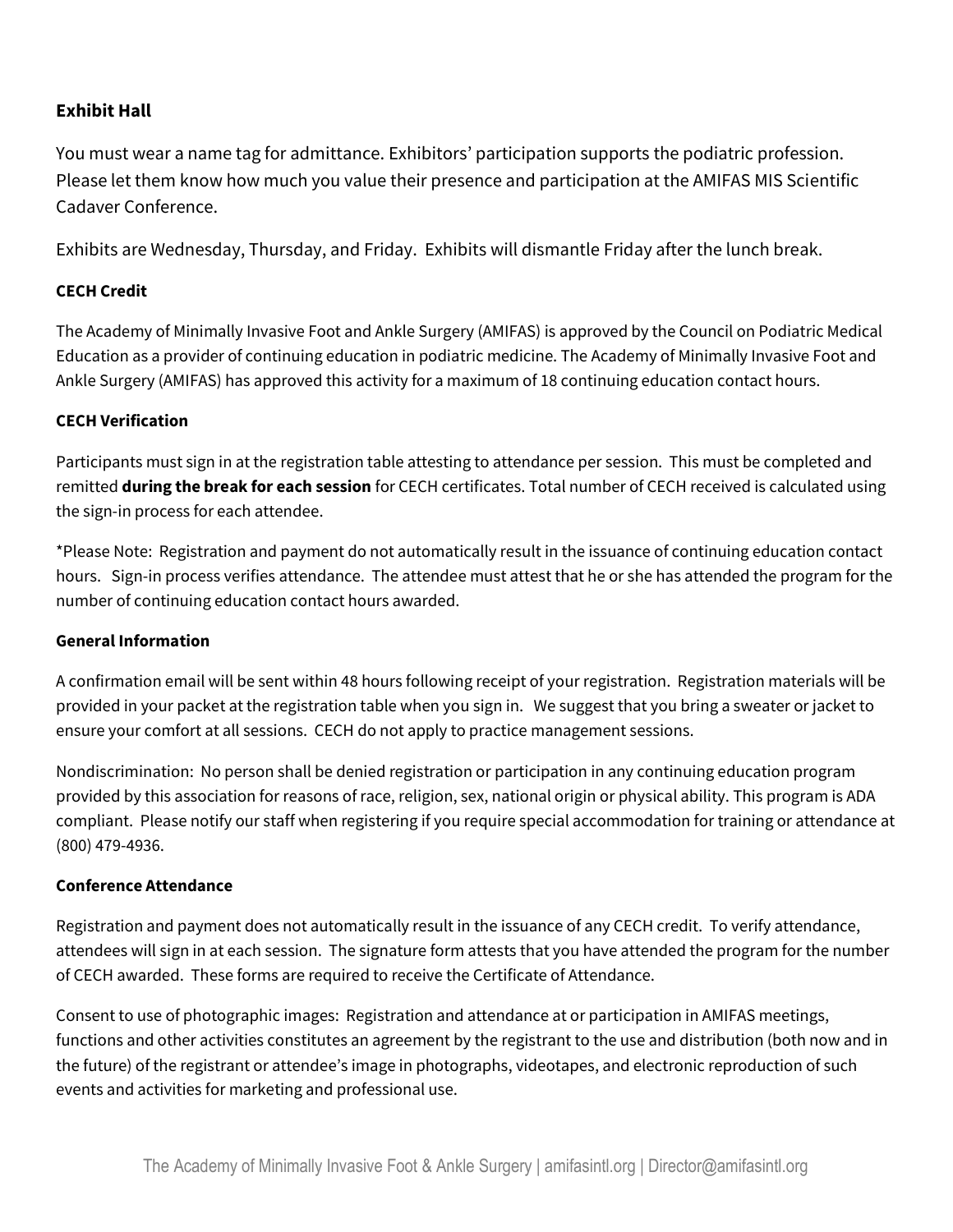#### Cancellations

A \$100.00 administration fee will be charged for all cancellations. Cancellations must be received in writing to AMIFAS prior to January 6, 2023. No refunds for cancellations will be honored after that date.

#### Online Registrations

Register online at www.amifasintl.org or mail to AMIFAS c/o Dr. John Longobardo 2764 Pleasant Road, #10928, Fort Mill, SC 29708. Make check payable to AMIFAS. Registration closes on February 14, 2023. Registrations postmarked after that date will be charged the \$50.00 on-site registration fee without exception.

#### On-Site Registration

Online registration will be closed on February 14, 2023; registration cannot be confirmed after that date. After February 15, 2023, you must register on-site at the meeting. For on-site registration, add \$50.00 to the attendee fees (excludes Residents, Students).

#### Changes to Lectures or Schedules

We reserve the right to adjust or change any lecture or schedule due to unforeseen scheduling conflicts, registration, or as otherwise deemed necessary. Note: There are limited spaces for selected events; registrations are on a firstcome, first-served basis.

#### Audience

The intended audience for conference is physicians and resident physicians. For physicians and students, the skill, knowledge, or experience is equated with their scholarship, license limitations or practice area. Presentations are post-graduate physician level. Our venues provide participants the opportunity to question the faculty or offer comments to the program content. Continuing education hour are based on clock hour. This program has been validated for 18 CECH.

Name badges: An AMIFAS name tag will be required for all semi-annual seminar attendees, and does not automatically result in the issuance of any CECH.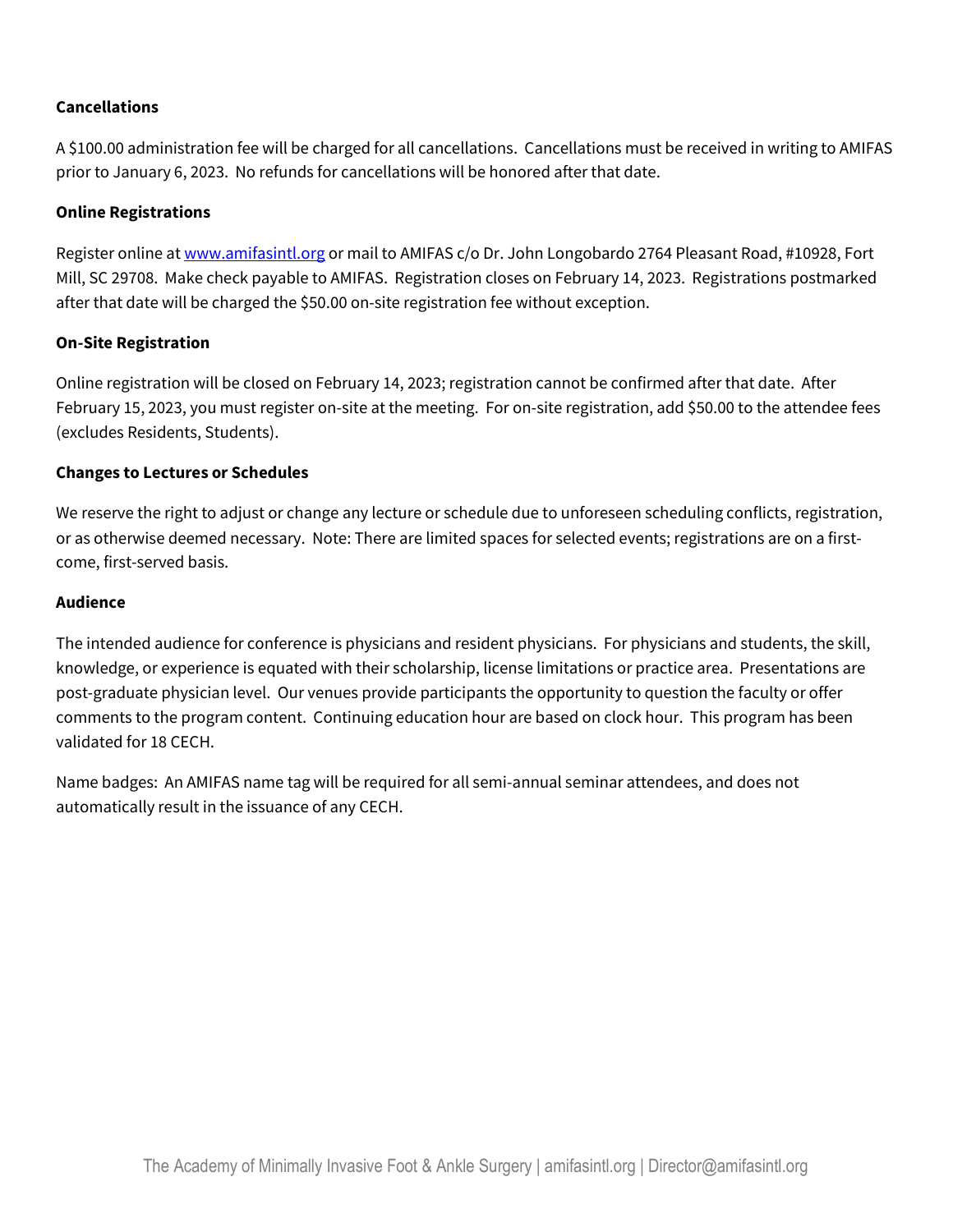| Academy of<br>Minimally Invasive<br>Foot & Ankle<br>Surgery                                                                                                                                                                                                                                                                                                                                                                                                          |  |  | <b>Attendee Registration Form</b><br><b>MIS Scientific Cadaver Seminar</b><br>AdventHealth Nicholson Center   Celebration, Florida (near Orlando) | Presented by The Academy of Minimally Invasive Foot & Ankle Surgery                                |  |
|----------------------------------------------------------------------------------------------------------------------------------------------------------------------------------------------------------------------------------------------------------------------------------------------------------------------------------------------------------------------------------------------------------------------------------------------------------------------|--|--|---------------------------------------------------------------------------------------------------------------------------------------------------|----------------------------------------------------------------------------------------------------|--|
|                                                                                                                                                                                                                                                                                                                                                                                                                                                                      |  |  | February 22-24, 2023                                                                                                                              |                                                                                                    |  |
|                                                                                                                                                                                                                                                                                                                                                                                                                                                                      |  |  |                                                                                                                                                   |                                                                                                    |  |
| License Number (Including State) _______________________ (Needed to record the CECH Earned)                                                                                                                                                                                                                                                                                                                                                                          |  |  |                                                                                                                                                   |                                                                                                    |  |
|                                                                                                                                                                                                                                                                                                                                                                                                                                                                      |  |  |                                                                                                                                                   |                                                                                                    |  |
|                                                                                                                                                                                                                                                                                                                                                                                                                                                                      |  |  |                                                                                                                                                   |                                                                                                    |  |
|                                                                                                                                                                                                                                                                                                                                                                                                                                                                      |  |  |                                                                                                                                                   |                                                                                                    |  |
|                                                                                                                                                                                                                                                                                                                                                                                                                                                                      |  |  |                                                                                                                                                   |                                                                                                    |  |
| Consent to use of photographic images: Registration and attendance at or participation in AMIFAS<br>meetings, functions and other activities constitutes an agreement by the registrant to the use and<br>distribution (both now and in the future) of the registrant or attendee's image in photographs, videotapes,<br>and electronic reproduction of such events and activities for marketing and professional use.<br>Please Initial Here ______________________ |  |  |                                                                                                                                                   |                                                                                                    |  |
| What is your practice setting?                                                                                                                                                                                                                                                                                                                                                                                                                                       |  |  |                                                                                                                                                   |                                                                                                    |  |
| ______ Hospital<br>____ Multi-Specialty Group                                                                                                                                                                                                                                                                                                                                                                                                                        |  |  | <b>Private Practice</b>                                                                                                                           |                                                                                                    |  |
| Do you request translation accommodations? Every attempt will be made to accommodate; however, we<br>cannot make any guarantees. _____ Yes _____ No                                                                                                                                                                                                                                                                                                                  |  |  |                                                                                                                                                   |                                                                                                    |  |
| <b>Attendee Fees</b><br><b>_____ \$1995.00</b> Non-Members<br>____ <b>\$1895.00</b> Members/Fellow<br>Include Member Number: _______________ If you are unsure if you are a member or of your member number,<br>please email Ann at Director@amifasintl.org                                                                                                                                                                                                          |  |  |                                                                                                                                                   |                                                                                                    |  |
|                                                                                                                                                                                                                                                                                                                                                                                                                                                                      |  |  |                                                                                                                                                   | \$1295 Student/Resident (includes membership for remaining term) Not eligible for other discounts. |  |

Early Bird Savings. Register for the meeting before October 7, 2022 and receive \$100.00 off your registration fee. If sending a check as form of payment it MUST be post marked before October 7, 2022.